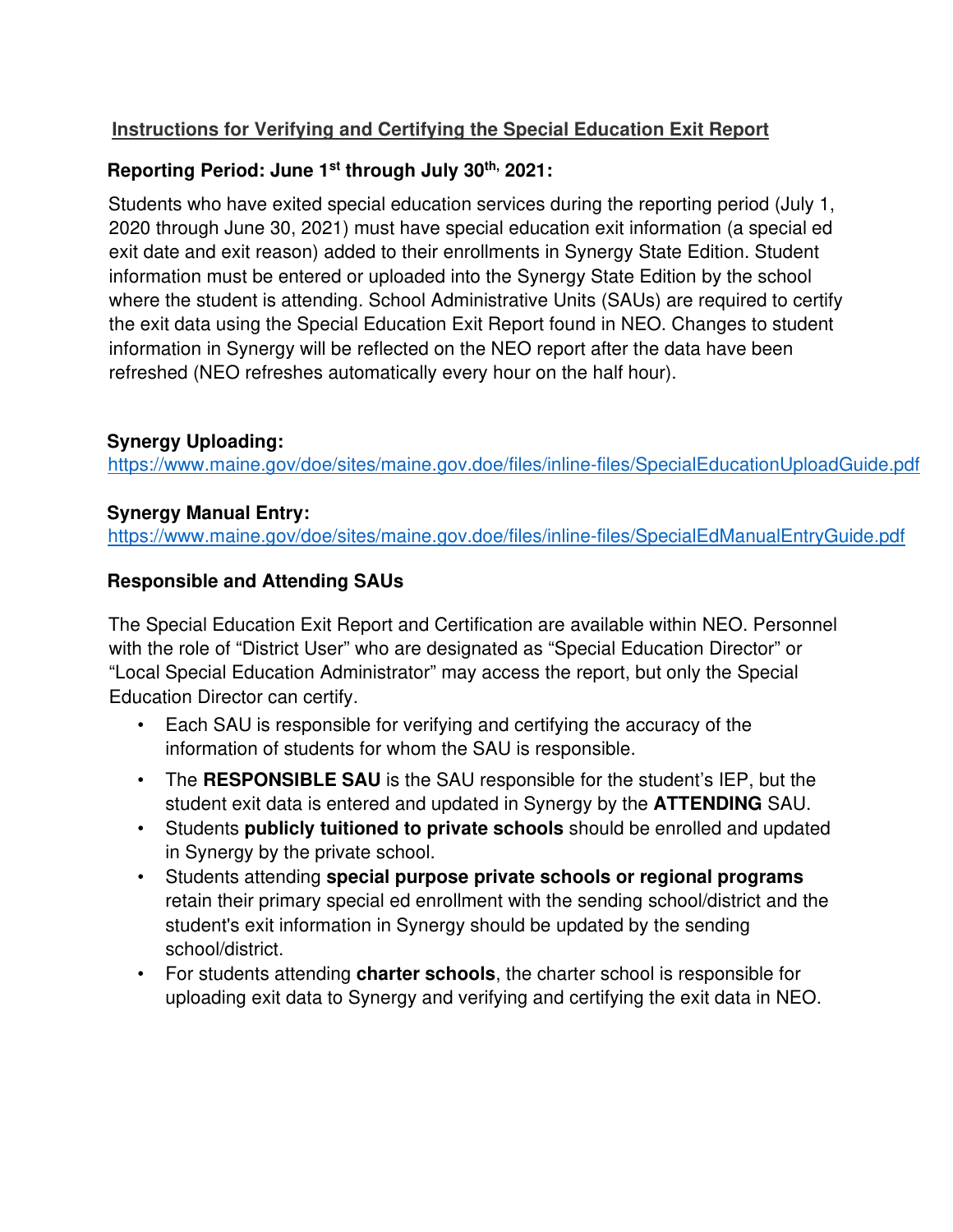#### **Verifying and Certifying the Reports**

Follow the steps below to access, verify, and certify the reports:

- Login to NEO: https://neo.maine.gov/
- Go into **Student Data** up top.
- Go to **Student Reports**.
- Set the *Reporting Area* at the top to *Special Services*.
- Find the **Special Education Exit Certification Report**, and click View Report
- Select the current year and SAU you want to look at.
- You will see a table for the attending student counts at your SAU and a separate table for the student for whom you are responsible. To see the individual records of the students that make up the counts in these tables, click on "View Details" (see screenshot below).
- The Special Education Director should verify the counts in these tables and ensure that all required updates to student records are made. If the student count or exit information is not correct, make the necessary changes in your local student information system, re-upload the student data to Synergy State Edition, and ensure the changes are reflected in NEO. When the counts are correct, certify the report.
- To certify the report, click back to the certification report containing the tables of the student counts. At the bottom of the page, click "Certify and Submit to DOE" (see screenshot below) **(SPECIAL ED DIRECTOR ONLY)**.

| Attending District Summary                      |                                          |                        |             |                          |                                  |                 |    |                        |
|-------------------------------------------------|------------------------------------------|------------------------|-------------|--------------------------|----------------------------------|-----------------|----|------------------------|
|                                                 | <b>Graduation with</b><br><b>Diploma</b> | Reached<br>Maximum Age | Dron<br>Out | <b>Exited to Regular</b> | Moved, Known to be<br>continuing | <b>Deceased</b> |    | Total Navigation       |
| Number of Students Exiting<br>Special Education |                                          |                        |             | 12                       | 19                               |                 | 34 | View<br><u>Details</u> |

Showing 1 to 1 of 1 entries

Responsible District Summary

|                                                        | $-1$<br><b>Diploma</b> | <b>Reached</b><br><b>Maximum Age</b> | Dropped<br>Out | <b>Exited to Regular</b><br><b>Education</b> | Moved, Known to be<br>continuing | <b>Deceased</b> | Total | <b>Navigation</b>   |
|--------------------------------------------------------|------------------------|--------------------------------------|----------------|----------------------------------------------|----------------------------------|-----------------|-------|---------------------|
| Number of Students Exiting<br><b>Special Education</b> |                        |                                      |                | 12                                           | 19                               |                 | 34    | <b>View Details</b> |

Showing 1 to 1 of 1 entries

| -Certification<br>I attest that the data above is complete and accurate. |                   |  |
|--------------------------------------------------------------------------|-------------------|--|
| Certify and Submit to DOE<br>Cancel                                      | Remove Submission |  |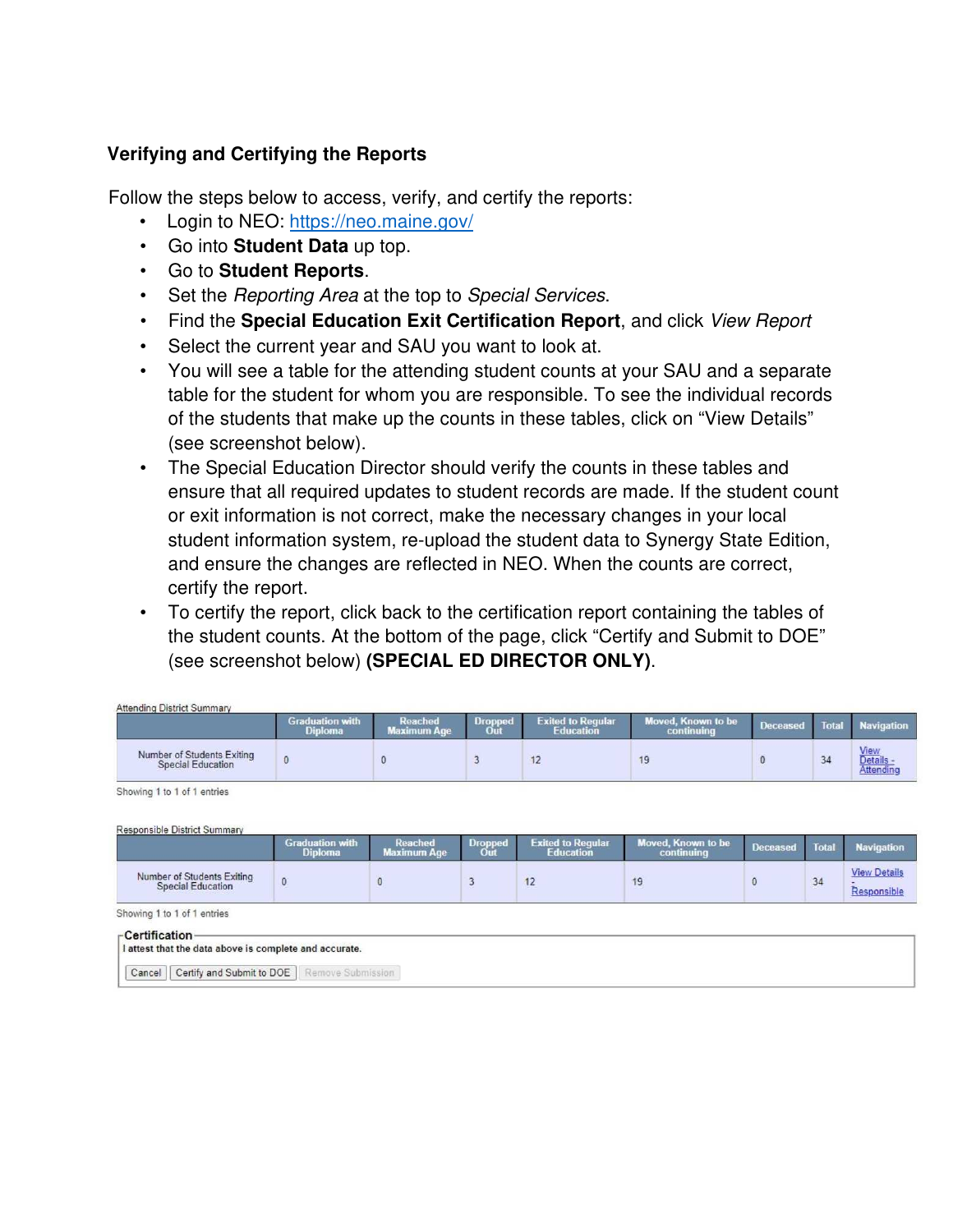#### **Special Education Exit Reasons**

For each student who has exited special education services or exited the SAU, choose one option listed below. If there is a special circumstance, use your best judgment to fit the student into one of the categories. For cases in which the student stops attending an SAU but no other information is known about the student, the exit reason should be 'Dropped Out'. In this case, the student will be federally reported as a dropout by Maine DOE only if the student was not picked up by another Maine SAU by the following October. Newly added students and students who are expected to continue special education services in your SAU do not require exit data. The exit reason options are as follows:

**Graduation with Diploma** - exited an educational program through receipt of a high school diploma identical to that for which non-disabled students are eligible (met the same standards for graduation as students without disabilities).

**Reached Maximum Age** - exited special education as a consequence of reaching the maximum age for receipt of special education services and did not receive a diploma. **\*\* NEW \*\* Students are eligible for special education services through the age of 21 (through the day prior to the student turning 22). Students aged 22 and older are not eligible for special education services.**

**Dropped Out** - exited special education as a consequence of dropping out of school without completing the individual education program or were enrolled at some point in the reporting year but not enrolled at the end of the reporting year and did not exit by other means listed.

**Exited to Regular Education** - exited to regular education as a result of completion of an IEP and termination of special education services.

**Moved Out-of-District, Known to be Continuing** - moved out of the school administrative unit and known to be continuing in another educational program (the educational program doesn't necessarily need to be a special education program).

#### **Deceased**